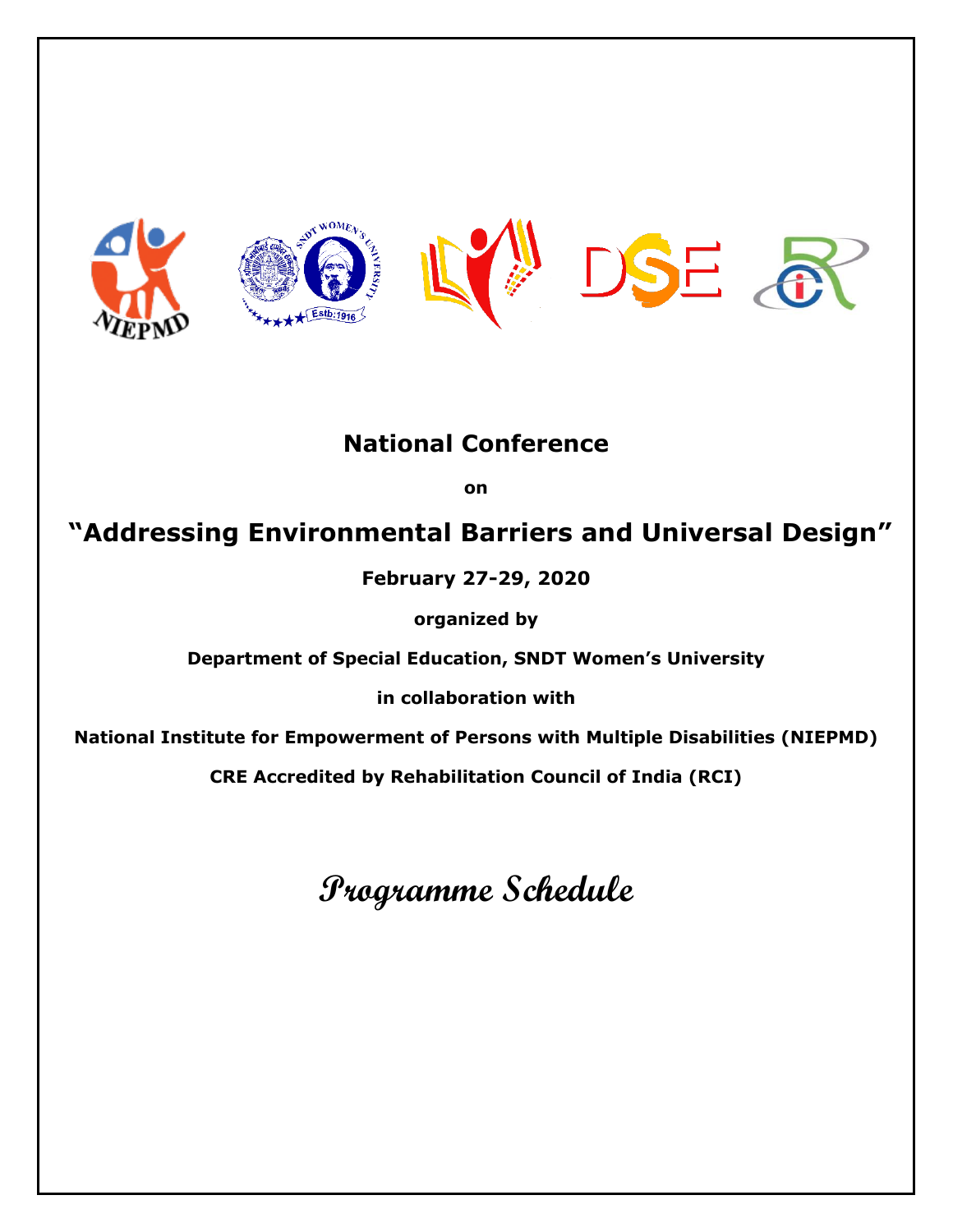| Day I                                                           |                                                                                                                                                                                                                                                                                                                                                         |                            |  |
|-----------------------------------------------------------------|---------------------------------------------------------------------------------------------------------------------------------------------------------------------------------------------------------------------------------------------------------------------------------------------------------------------------------------------------------|----------------------------|--|
| February 27,<br>2020                                            | <b>Experts</b>                                                                                                                                                                                                                                                                                                                                          | <b>Time</b>                |  |
| Registration                                                    | 8.30 am to 9.30 am                                                                                                                                                                                                                                                                                                                                      |                            |  |
| Inauguration<br>Ceremony                                        | <b>Chief Guest</b><br>Smt. Manisha Verma, IAS<br>Principal Secretary, Tribal Development Department<br>Govt. of Maharashtra<br><b>Presided by</b><br>Prof. Shashikala Wanjari<br>Hon. Vice Chancellor<br>SNDT Women's University (SNDT WU)<br><b>Guests of Honour</b><br>Dr Himangshu Das<br>Director, NIEPMD                                           | 9.30 am<br>to<br>10.45am   |  |
| Tea                                                             | 10: 45 am to 11:00 am                                                                                                                                                                                                                                                                                                                                   |                            |  |
| Keynote                                                         | Chairperson<br>Prof. Anita Julka<br>Department of Education of Groups with Special Needs (DEGSN),<br>National Council of Educational Research and Training (NCERT)<br><b>Keynote Speaker</b><br>Dr Himangshu Das<br>(Primary Force to Breaking Barriers: Engineering Empathy)                                                                           | 11.00 am<br>to<br>11.30 am |  |
| I. Plenary session:<br><b>Accessible</b><br><b>Environments</b> | Chairperson<br>Prof. Jayanthi Narayan<br>Former Dy. Director, National Institute for the Empowerment of<br>Persons with Intellectual Disabilities (NIEPID)<br><b>Invited Speakers</b><br>Dr Aloka Guha<br>Former Chairperson, National Trust<br>(Curricular Accessibility for PwID)<br>Prof. Anita Julka<br>(Accessibility and Engagement in Education) | 11.30 am<br>to<br>12:45 pm |  |
| Lunch                                                           | 1:00 pm to 2.00 pm                                                                                                                                                                                                                                                                                                                                      |                            |  |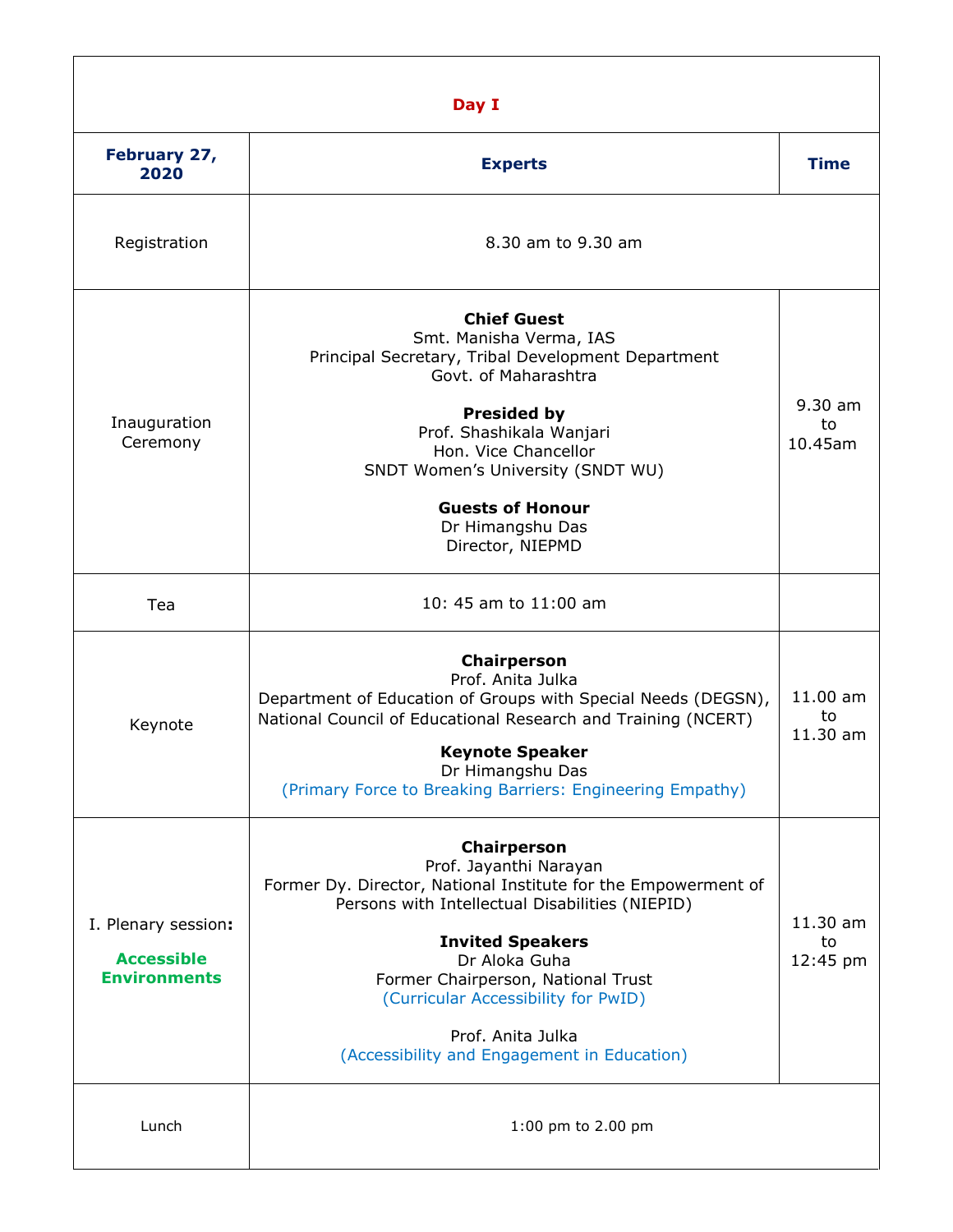| II. Plenary session:<br><b>Environmental</b><br><b>Barriers</b><br>Tea   | <b>Chairperson</b><br>Dr Aloka Guha<br><b>Invited Speakers</b><br>Prof. Jayanthi Narayan<br>(Addressing Attitudinal Barriers)<br>Dr Vasudha Prakash<br>Founder, V-Excel Education Trust<br>(Challenges in the Employability of Persons with Cognitive<br>Disabilities)<br>3.15 pm to 3.30 pm                                                                                                                                           | $2.00$ pm<br>to<br>3.15 pm     |  |  |
|--------------------------------------------------------------------------|----------------------------------------------------------------------------------------------------------------------------------------------------------------------------------------------------------------------------------------------------------------------------------------------------------------------------------------------------------------------------------------------------------------------------------------|--------------------------------|--|--|
| III. Plenary session:<br><b>Accessible India</b><br><b>Campaign</b>      | <b>Chairperson</b><br>Dr Himangshu Das<br><b>Invited Speakers</b><br>Prof. Smriti Swarup<br>Former Director, Centre of Special Education, SNDT WU<br>(Sugamya Bharat: A Dream in the Making)<br>Mr Akhil Paul<br>Director, Sense International, India<br>(Accessible India: A Critical Analysis)<br>Dr Sam Taraporevala<br>Director, Xavier's Resource Centre for the Visually Challenged<br>(XRCVC)<br>(Technology for Accessibility) | 3.30 pm<br>to<br>$4:45$ pm     |  |  |
| Day II                                                                   |                                                                                                                                                                                                                                                                                                                                                                                                                                        |                                |  |  |
| February 28,<br>2020                                                     | <b>Experts</b>                                                                                                                                                                                                                                                                                                                                                                                                                         | <b>Time</b>                    |  |  |
| <b>IV. Plenary</b><br>session:<br><b>Universal Design</b><br>of Learning | <b>Chairperson</b><br>Prof. Preeti Verma<br>Department of Special Education (DSE), SNDT WU<br><b>Invited Speakers</b><br>Dr Varsha Gathoo<br>Head, Department of Education<br>Ali Yavar Jung National Institute of Speech and Hearing<br>Disabilities (Divyangjan) (AYJNISHD(D))<br>(Teachers' Perception of UDL)<br>Dr Radhika Misquitta<br>Director, Research and Outreach, Gateway School of Mumbai<br>(Designing a UDL Classroom)  | $10.00$ am<br>to<br>$11.15$ am |  |  |
| Tea                                                                      | 11.15 am to 11.30 am                                                                                                                                                                                                                                                                                                                                                                                                                   |                                |  |  |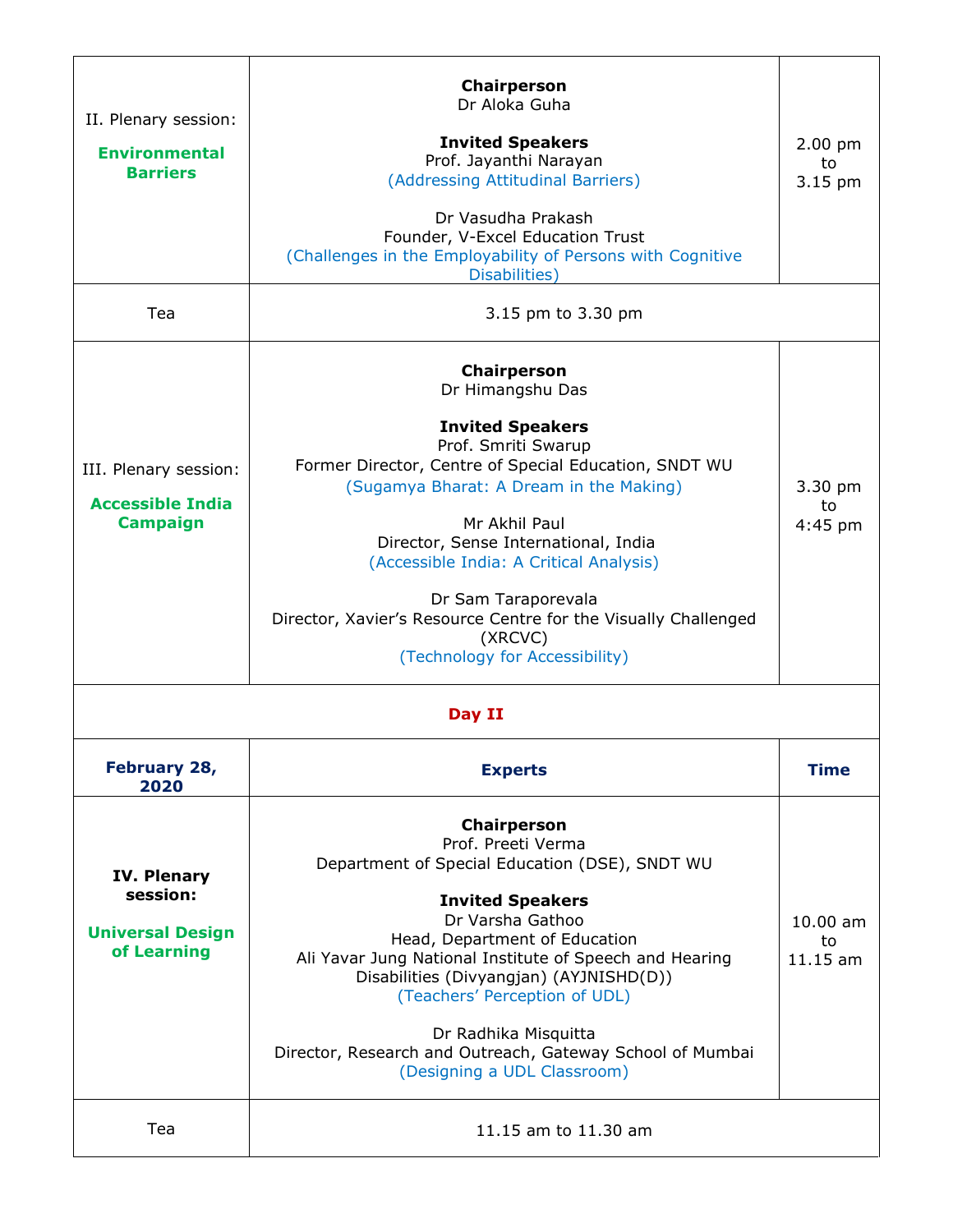| <b>V. Plenary</b><br>session:<br><b>Challenges and</b><br><b>Solutions to</b><br><b>Accessibility</b> | <b>Chairperson</b><br>Dr Shyamala Dalvi<br>Consultant, UNICEF<br><b>Invited Speakers</b><br>Ms Jyoti Kumar<br>Director of Education<br>Arya Vidya Mandir (AVM) Group of Institutions<br>(Join the Dots)<br>Dr Seema Gupta<br>Director, Taraben Master School<br>(Lean in, Reach out)<br>Dr Sushama Nagarkar<br>Rehabilitation Psychologist & Founder, Café Arpan<br>(Addressing Challenging Classroom Behaviors Within the UDI<br>Framework)                                                   | 11.30 am<br>to<br>$1.00$ pm |
|-------------------------------------------------------------------------------------------------------|------------------------------------------------------------------------------------------------------------------------------------------------------------------------------------------------------------------------------------------------------------------------------------------------------------------------------------------------------------------------------------------------------------------------------------------------------------------------------------------------|-----------------------------|
| Lunch                                                                                                 | 1.00 pm to 2.00 pm                                                                                                                                                                                                                                                                                                                                                                                                                                                                             |                             |
| VI. Plenary session:<br><b>UDL: Pedagogical</b><br><b>Innovation</b>                                  | <b>Chairperson</b><br>Prof. Reeta Sonawat<br>Former Dean & Head, Department of Human Development SNDT<br>WU<br><b>Invited Speakers</b><br>Ms Suzanne Rodricks<br>Educationalist, Dubai Scholars<br>&<br>Mr Frank Scarcelli<br>Head of School, Dubai Scholars<br>(Technology Integration for UDL)<br>Prof. Mythili Ramchand<br>Centre for Education Innovation and Action Research<br>Tata Institute of Social Sciences (TISS)<br>(Teacher Preparation for Inclusion: Potential and Challenges) | 2.00 pm<br>to<br>3.15 pm    |
| Tea                                                                                                   | 3.15 pm to 3.45 pm                                                                                                                                                                                                                                                                                                                                                                                                                                                                             |                             |
| VII. Plenary<br>session:<br><b>UDL: Rhetoric or</b><br><b>Reality</b>                                 | <b>Chairperson</b><br>Dr Dinaz Wadia<br>Director, DISHA- Comprehensive Rehab Centre<br><b>Invited Speakers</b><br>Prof. Asmita Huddar<br>Principal, Hashu Advani College of Special Education (HACSE)<br>(From 'Ought' to 'Is': The Deafness Perspective)<br>Ms Apoorva Panshikar<br>Assistant Professor, DSE, SNDT WU<br>(Treading the Path called UDL)                                                                                                                                       | 3.45 pm<br>to<br>5.00 pm    |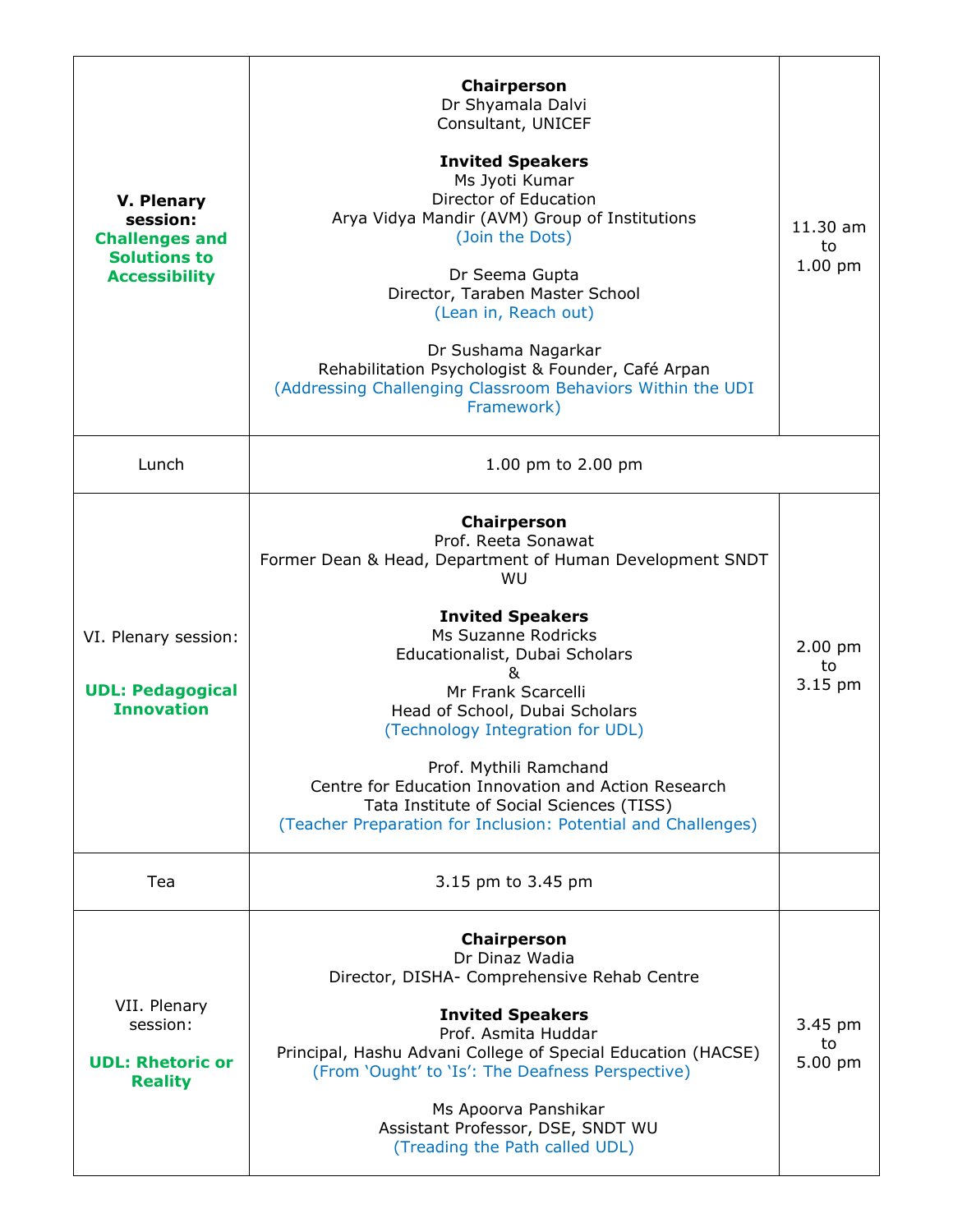| Day III                                                              |                                                                                                                                                                                                                                                                                                                                                                                                                         |                                      |  |  |
|----------------------------------------------------------------------|-------------------------------------------------------------------------------------------------------------------------------------------------------------------------------------------------------------------------------------------------------------------------------------------------------------------------------------------------------------------------------------------------------------------------|--------------------------------------|--|--|
| <b>February 29, 2020</b>                                             | <b>Experts</b>                                                                                                                                                                                                                                                                                                                                                                                                          | <b>Time</b>                          |  |  |
| Panel discussion<br><b>My Journey</b>                                | <b>Moderator</b><br>Ms Vathsala Sharma<br>Head, Institute of Special Education<br>Arya Vidya Mandir School (AVM)<br><b>Panelists</b><br>Mr Jai Patni<br>Art Based Therapist<br>Mrs Veena Naren<br>Special Needs Mom<br>Mrs Sachu Ramalingam<br>Head, Inclusive Education & Quality Assurance<br><b>Billabong Schools</b><br>Ms Jasmina Khanna<br>Disability Rights Activist & Software Testing Engineer, Atos<br>Syntel | 10.00 am<br>to<br>11.15 am           |  |  |
| Tea                                                                  | 11.15 am to 11.30 am                                                                                                                                                                                                                                                                                                                                                                                                    |                                      |  |  |
| VIII. Plenary session:<br><b>NIEPMD: A Model</b><br>of Accessibility | Chairperson<br>Dr Radhike Khanna<br>Trustee and Consultant, Shraddha Charitable Trust<br><b>Invited speakers</b><br>Dr J. Vijayalakshmy<br>Lecturer (Medical Sciences), NIEPMD<br>(Accessibility in the Early Years - A Medical Perspective)<br>Mr Santosh Kanna<br>Head, Therapeutics, NIEPMD<br>(Access Audit)                                                                                                        | $11.30 \text{ am}$<br>to<br>12.45 pm |  |  |
| Lunch                                                                | 12:45 pm to 1.30 pm                                                                                                                                                                                                                                                                                                                                                                                                     |                                      |  |  |
| <b>Musical Play</b>                                                  | The Learning Factory (A Puppet Musical Play)<br>Ms Ritika Sahni, Founder Trustee, Trinayani                                                                                                                                                                                                                                                                                                                             | $1:30$ pm<br>To<br>$2:00$ pm         |  |  |
| Paper Presentations                                                  | Chairperson<br>Prof. Pradnya Wakpainjan<br>Head, Department of Education, SNDT WU                                                                                                                                                                                                                                                                                                                                       | 2.00 pm<br>to<br>3.30 pm             |  |  |
| Tea                                                                  | 3.30 pm to 4.00 pm                                                                                                                                                                                                                                                                                                                                                                                                      |                                      |  |  |